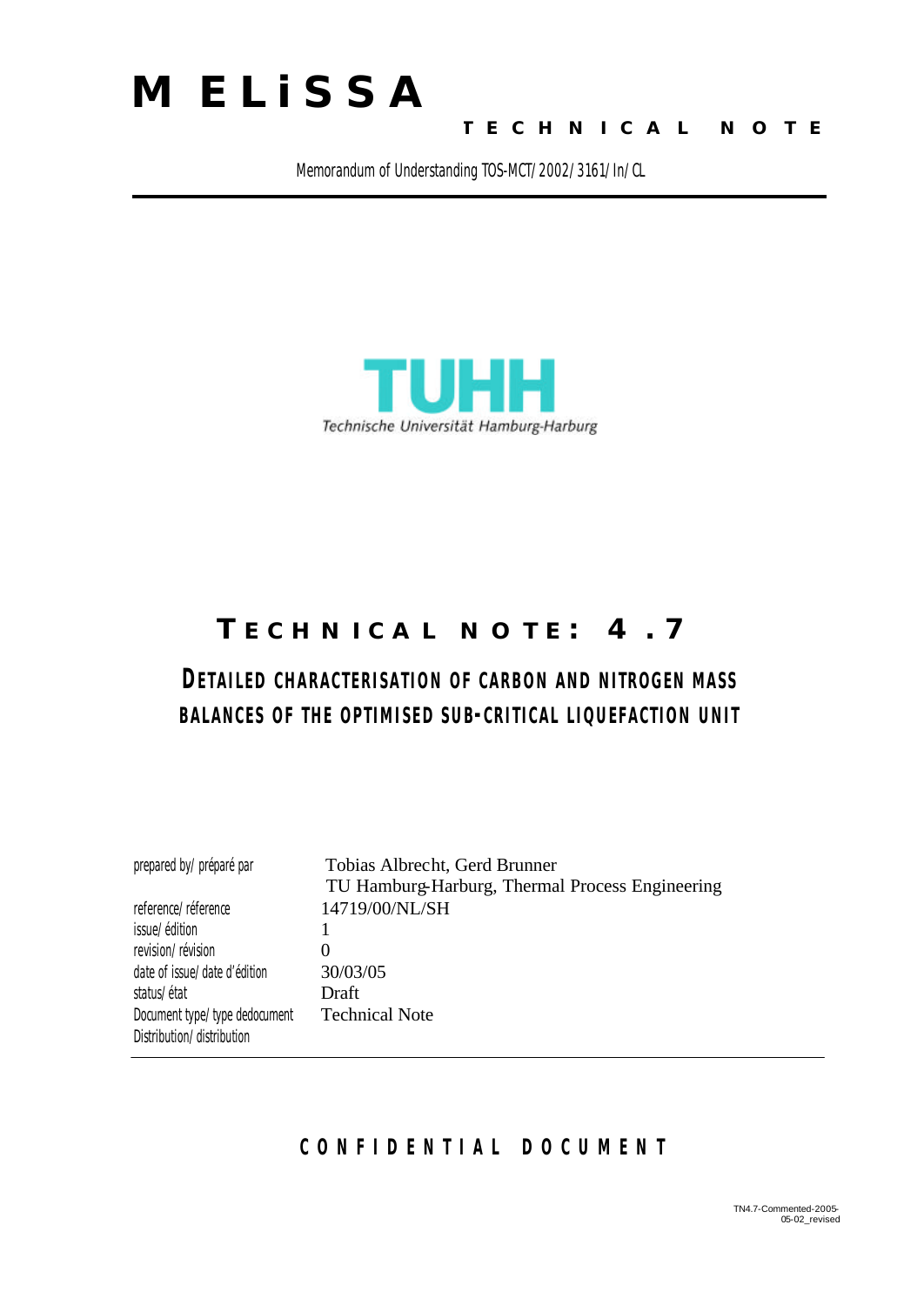issue 1 revision 0 -**30/03/05**

page ii of iii

| Title<br>titre                           |                      |                   | issue<br>issue | $\mathbf 1$<br>revision<br>revision |
|------------------------------------------|----------------------|-------------------|----------------|-------------------------------------|
| author                                   |                      |                   | date           | 30/03/                              |
| auteur                                   |                      |                   | date           | 05                                  |
| approved by<br>approuvé by               |                      |                   | date<br>date   |                                     |
|                                          | CHANGE LOG           |                   |                |                                     |
| reason for change / raison du changement | issue/issue          | revision/revision | date/date      |                                     |
| CHANGE RECORD                            |                      |                   |                |                                     |
|                                          | Issue: 1 Revision: 0 |                   |                |                                     |
| reason for change / raison du changement | mapc(c)/mapc(c)      |                   |                | $nərəqrəh(c)$ ( $nərəqrəh(c)$       |

| reason for change/raison du changement | page(s)/page(s) | paragraph(s)/paragraph(s) |
|----------------------------------------|-----------------|---------------------------|
|                                        |                 |                           |

### **APPROVAL**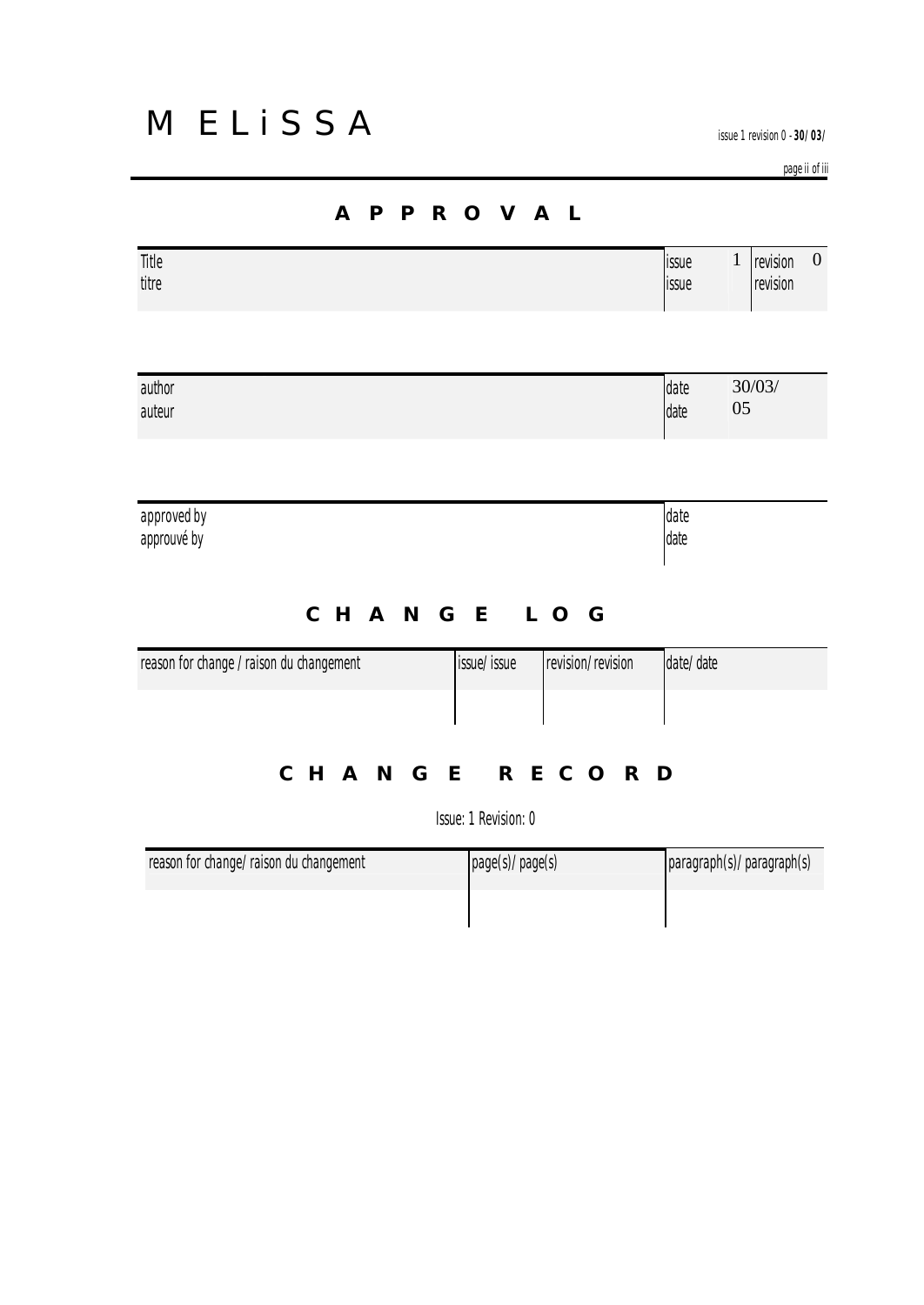issue 1 revision 0 -**30/03/05**

page iii of iii

## **T ABLE O F C ONTENTS**

| 1                                            | <b>INTRODUCTION</b>                                                                                                  |             |
|----------------------------------------------|----------------------------------------------------------------------------------------------------------------------|-------------|
| $\mathbf{2}$<br><b>MATERIALS AND METHODS</b> |                                                                                                                      | 2           |
| 3                                            | <b>RESULTS AND DISCUSSION</b><br>3.1<br>Oxidative destruction of lignin<br>Oxidative treatment of wheat straw<br>3.2 | 4<br>4<br>7 |
| 4                                            | <b>CURRENT STATE OF THE NEW APPARATUS</b>                                                                            | 10          |
| 5                                            | <b>CONCLUSIONS / OUTLOOK</b>                                                                                         | 14          |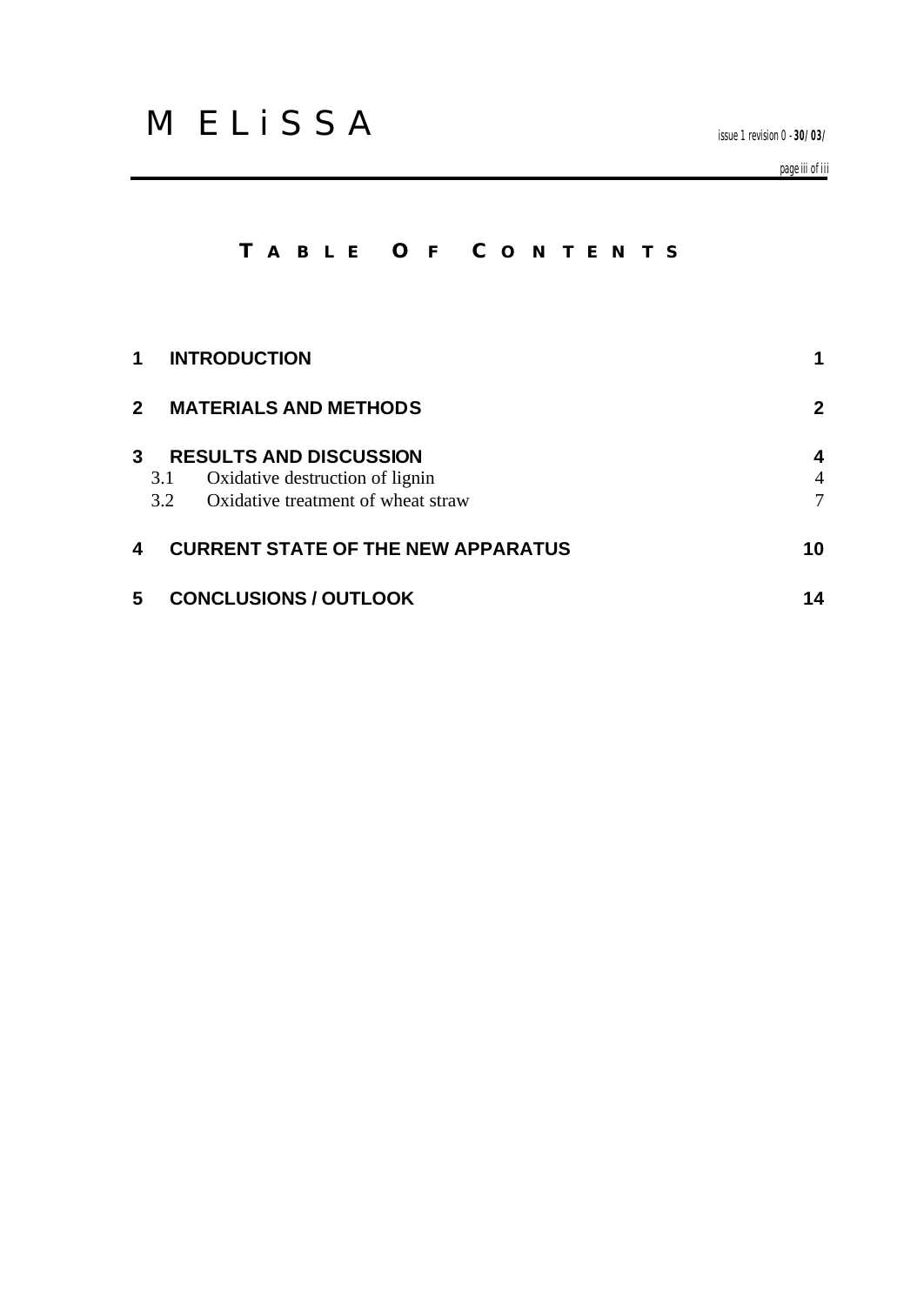# **1 INTRODUCTION**

This Technical Note covers the latest results of the hydrothermal treatment of wheat straw and lignin in sub- and nearcritical water. A detailed description of the planning and the current state of the preparation and assembly of a new reaction unit is given. It was agreed by contract to deliver this unit by the start of the third year of the prolongation phase to Partner 1.

Based on the results of the preceding Technical Notes it could be concluded that the nonoxidative treatment of ligno-cellulotic biomass does not result in a complete conversion to water-soluble and gaseous species. For such wastes, the treatment with carbon dioxide and the resulting decrease in pH did not result in complete liquefaction but left a significant portion of insoluble substances based on a carbon balance. This residual, very recalcitrant fraction can probably be attributed to lignin. Because of this conclusion preliminary experiments adding hydrogen peroxide as an oxidant were conducted. In these experiments the SCWO-technology (Supercritical Water Oxidation) was applied to lignin and wheat straw. The effluents obtained from the oxidative treatment were absolutely solid-free and had a dissolved organic carbon content corresponding to 10-20 % of the total influent carbon. These results indicated that the influent carbon, which mostly consists of water-insoluble compounds, can be completely converted to water-soluble substances and gaseous species in the course of the oxidative destruction.

The focus of the present Work Package was laid on the oxidative treatment employing hydrogen peroxide as the oxidizing reagent. Following the preliminary experiments with lignin and wheat straw, a systematic parameter study was conducted. The goal of this study was to characterize the influence of temperature and amount of hydrogen peroxide on the oxidative destruction of plant derived biomass. The experiments were analyzed by the liquid effluents, which were characterized with respect to the residual carbon content. Furthermore, it was attempted to identify and quantify main products of the hydrothermal oxidation of wheat straw and lignin.

| TN 4.7                                                                                                                                                | Detailed characterization of carbon and nitrogen mass balances of the optimized sub- |
|-------------------------------------------------------------------------------------------------------------------------------------------------------|--------------------------------------------------------------------------------------|
| TUHH, Partner 4                                                                                                                                       | critical liquefaction unit                                                           |
| This document is confidential property of the MELISSA partners and shall not be used, duplicated, modified or transmitted without their authorization |                                                                                      |
| Memorandum of Understanding TOS-MCT/2002/3161/In/CL                                                                                                   |                                                                                      |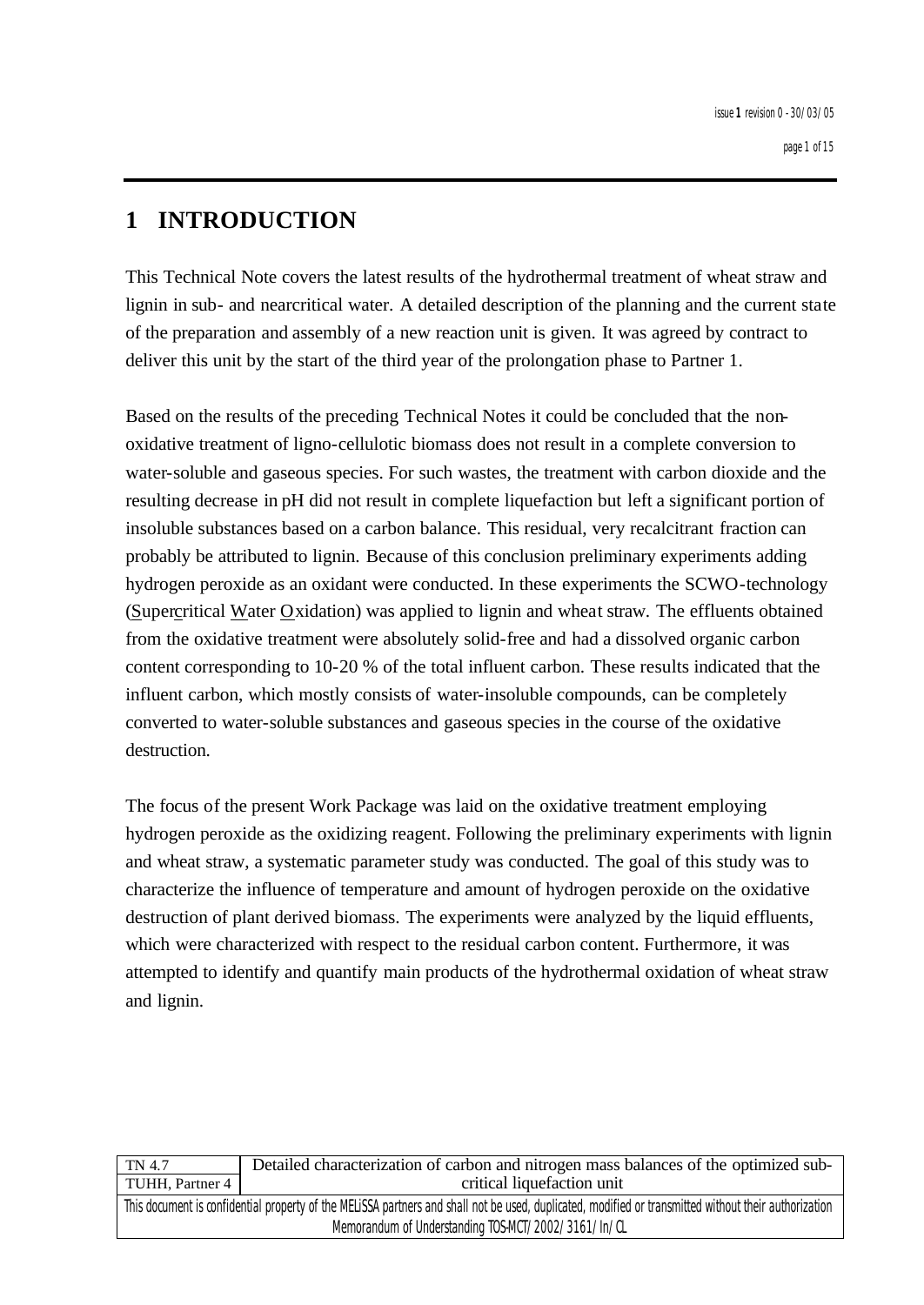# **2 MATERIALS AND METHODS**

#### Experimental set-up:

The studies on the oxidative conversion of wheat straw and lignin were conducted in the continuous flow reactor illustrated below. The influent suspension is introduced into the system by means of a high pressure membrane pump and moderately preheated to avoid the onset of thermo-chemical decomposition before the reaction unit. Pure water is fed to the system by a separate line and heated to high temperatures upstream of the mixing point. By mixing the two streams in a mixing tee the temperature of the influent suspension can instantaneously be raised to the desired level, resulting in a controlled start of the reaction. The biomass is treated at isothermal conditions and cooled down immediately by a double-pipe heat exchanger coupled to the outlet of the tubular reaction unit. Figure 1 shows a schematic sketch of the experimental apparatus.



**Figure 1: Schematic sketch of the experimental apparatus**

| TN 4.7                                                                                                                                                | Detailed characterization of carbon and nitrogen mass balances of the optimized sub- |
|-------------------------------------------------------------------------------------------------------------------------------------------------------|--------------------------------------------------------------------------------------|
| TUHH, Partner 4                                                                                                                                       | critical liquefaction unit                                                           |
| This document is confidential property of the MELISSA partners and shall not be used, duplicated, modified or transmitted without their authorization |                                                                                      |
| Memorandum of Understanding TOS-MCT/2002/3161/In/CL                                                                                                   |                                                                                      |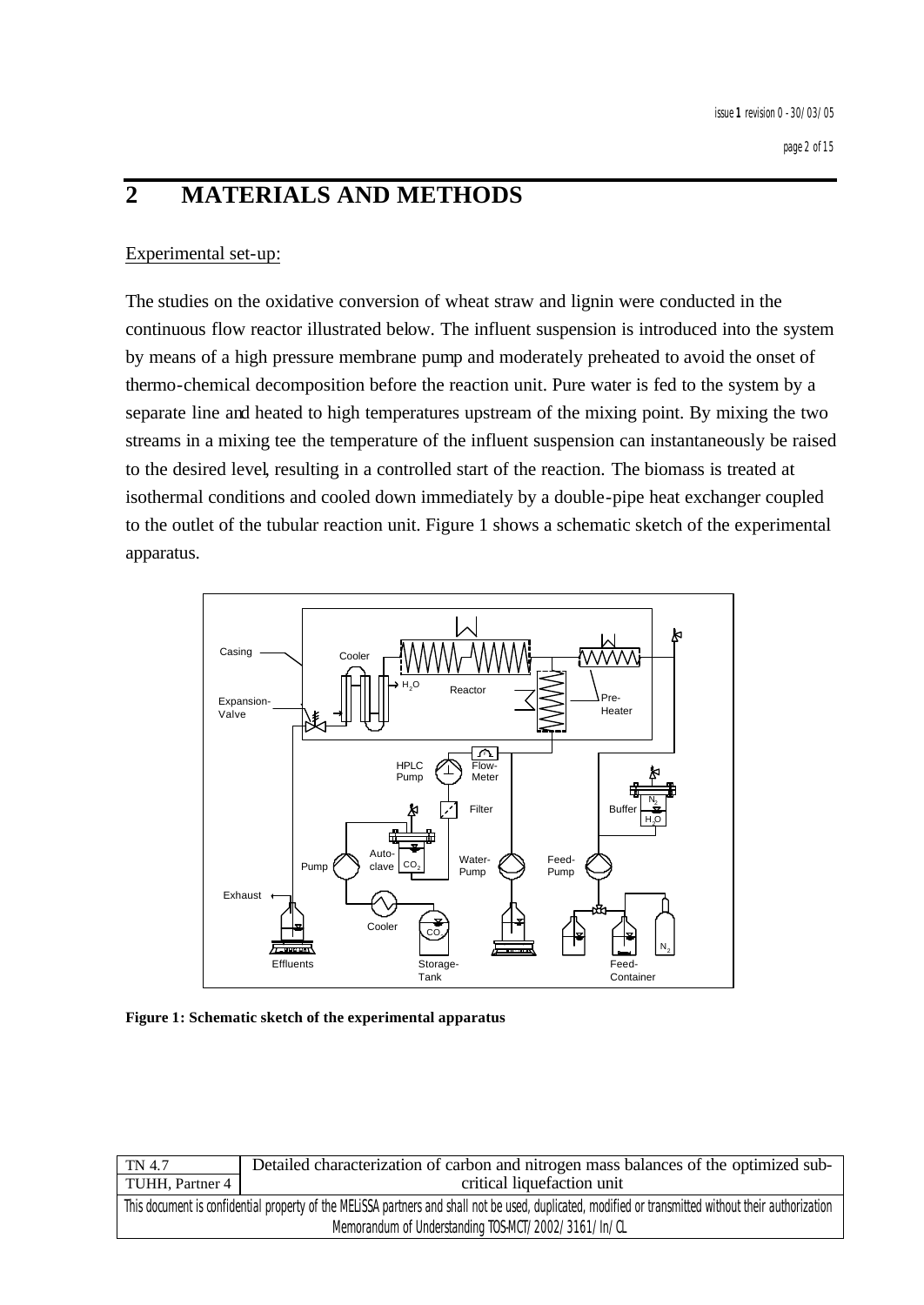The residence time within the reactor can be varied to a certain degree by adjusting the pump settings and by installing tubular reaction units of different length and corresponding internal volume. The third line delivering carbon dioxide to decrease the pH of the influents was not used in the studies presented in this Technical Note.

Hydrogen peroxide was introduced together with the biomass suspension. The amount of oxidant was calculated on the basis of the structural formula.

#### Materials:

The model compound studies on the hydrothermal degradation of ligno-cellulotic materials were done with pure alkali lignin (Sigma-Aldrich). The wheat straw was provided by a local farmer.

In the studies on the oxidative treatment of biomass hydrogen peroxide (Sigma-Aldrich) was applied as the oxidizing reagent and was used as received.

#### Analytical methods:

The amount of liquefied organic compounds was determined by measuring the dissolved organic carbon content in a DOC analyser (Analytik Jena ,,multi N/C 3000<sup>o</sup>) as a lumped parameter to characterize the degree of conversion to water-soluble substances.

The reaction effluents were analysed for carboxylic acids with the GC system of Partner 3. This system consists of a gas chromatograph (Varian 3900) equipped with a capillary column (WCOT fused silica) and a flame ionisation detector operated at 220°C. The samples are acidified by 2 % phosphoric acid prior to injection. For each run a sample volume of 0.5 µl was injected using nitrogen as carrier gas. The temperature program is as follows: After an initial holding time of 1 min at 60°C the oven temperature is increased by a rate of 10°C/min to the final temperature of 200°C. By this method carboxylic acids higher than formic acid can be detected and quantified. Formic acid cannot be detected by FID but would require alternative methods like HPLC for detection.

| TN 4.7                                                                                                                                                | Detailed characterization of carbon and nitrogen mass balances of the optimized sub- |
|-------------------------------------------------------------------------------------------------------------------------------------------------------|--------------------------------------------------------------------------------------|
| TUHH, Partner 4                                                                                                                                       | critical liquefaction unit                                                           |
| This document is confidential property of the MELISSA partners and shall not be used, duplicated, modified or transmitted without their authorization |                                                                                      |
| Memorandum of Understanding TOS-MCT/2002/3161/In/CL                                                                                                   |                                                                                      |
|                                                                                                                                                       |                                                                                      |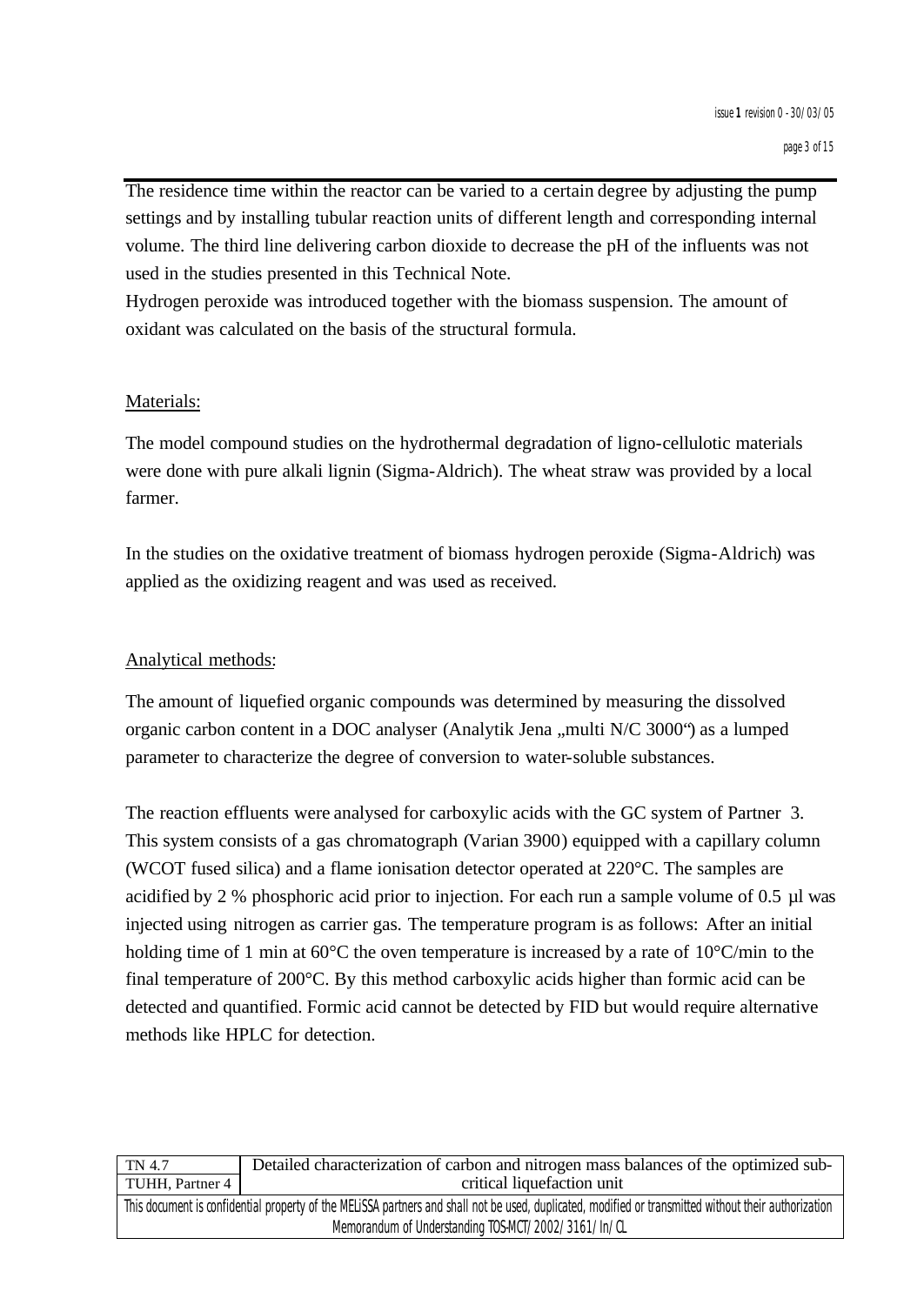In addition to the quantification of carboxylic acids, GC-MS analyses were conducted on selected samples for the characterization of further, unknown degradation products. These analyses were conducted in the Central Analytical Laboratory of the Technische Universität Hamburg-Harburg.

The system used for the analyses was a HP5890 gas chromatograph with a HP5971A MS engine. The ionisation was accomplished by EI (70eV). A two-step temperature program was applied for separating the reaction products on a capillary column (DB-5ms): Starting temperature: 70 $\rm{°C}$  (2 min) with a subsequent heating rate of 5 $\rm{°C/min}$  to 170 $\rm{°C}$  and a following heating rate of 10<sup>o</sup>C/min to 290<sup>o</sup>C and a final holding time of 10-15 min at 290<sup>o</sup>C. An aqueous sample of 4 ml was extracted with an equivalent volume of dichloromethane.

# **3 RESULTS AND DISCUSSION**

Based on the preliminary experiments, the studies on the oxidative treatment of plant derived biomass were continued during the current Work Package. For these studies, alkali lignin was investigated as a model compound for ligno-cellulotic biomass. Wheat straw was studied as a real biomass waste and an ingredient of the substrate specified by ESA. The aim of this work was the optimization of the operating conditions in terms of a complete degradation of solids as well as the identification of main soluble reaction products.

### *3.1 Oxidative destruction of lignin*

The results obtained so far revealed that lignin-containing wastes like wheat straw cannot be completely converted by hydrolysis at the conditions applied. In addition, the hydrolytic treatment of pure lignin leads to the formation of carbon-rich, solid residues which eventually caused plugging of the flow reactor. The current studies were therefore focussed on the oxidative destruction of plant biomass in sub- and nearcritical water by varying the amount of hydrogen peroxide and the operating temperature. The mean residence time could not be systematically varied due to the limited volume of the continuous flow reactor and the low

| TN 4.7                                                                                                                                                | Detailed characterization of carbon and nitrogen mass balances of the optimized sub- |
|-------------------------------------------------------------------------------------------------------------------------------------------------------|--------------------------------------------------------------------------------------|
| TUHH, Partner 4                                                                                                                                       | critical liquefaction unit                                                           |
| This document is confidential property of the MELISSA partners and shall not be used, duplicated, modified or transmitted without their authorization |                                                                                      |
| Memorandum of Understanding TOS-MCT/2002/3161/In/CL                                                                                                   |                                                                                      |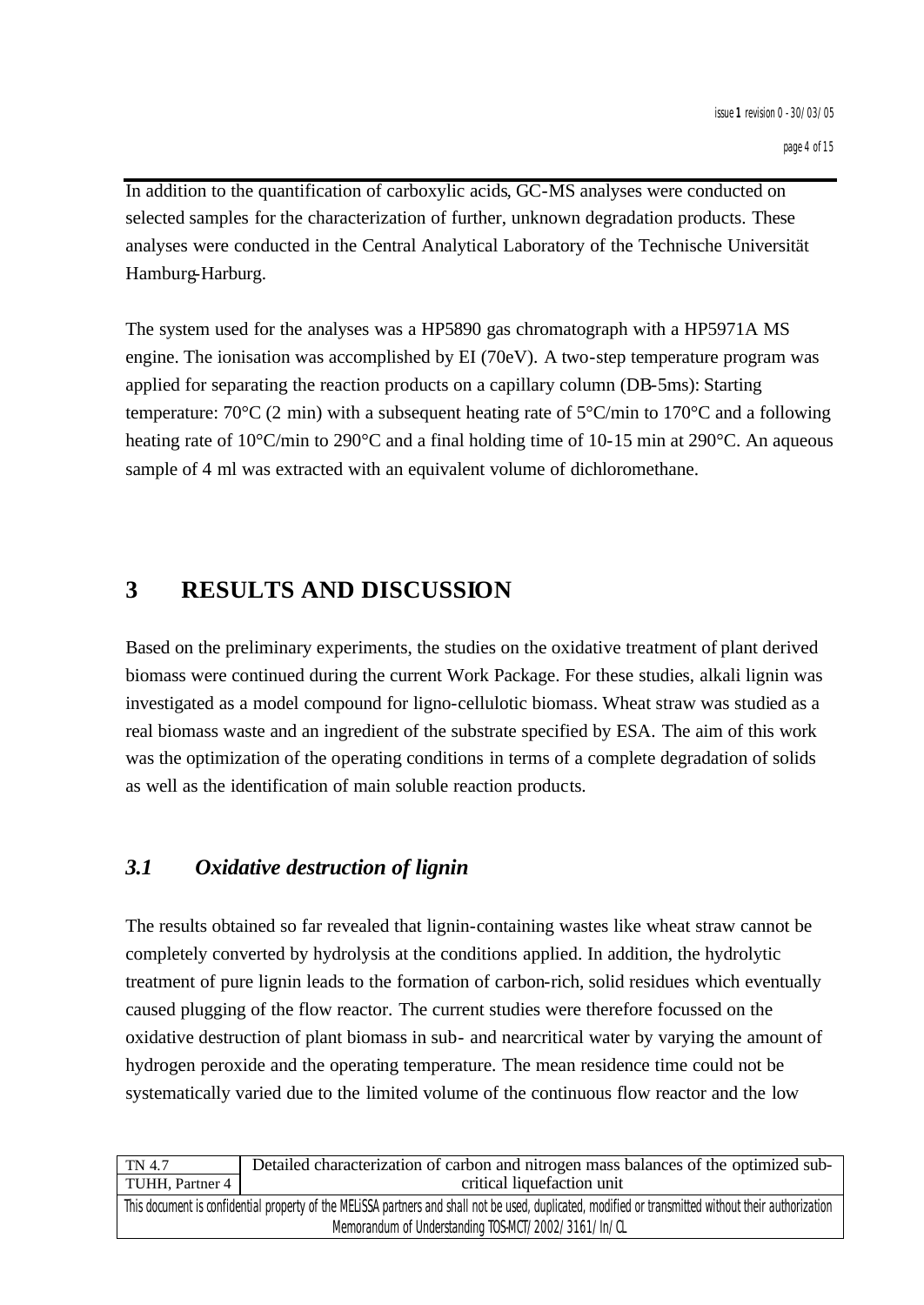page 5 of 15

fluid density at elevated temperatures.



The degree of conversion of pure lignin to gaseous products is shown in Figure 2.

**Figure 2: Lignin conversion to gaseous species on a carbon balance, influence of amount of oxidant and temperature**

The conversion to gaseous species was calculated on the basis of the aqueous phase analysis. This approach was feasible since no solid residues possibly contributing to the carbon balance were observed in the effluents. Providing at least half the stoichiometric demand yielded solidfree effluents at the temperatures applied.

The conversion to gaseous species increases with increasing temperature at hydrogen peroxide concentrations corresponding to half the stoichiometric and the stoichiometric demand. Supplying twice the stoichiometric amount yields only a very minor increase of gaseous products with increasing temperature. The portion of gaseous products is essentially constant and contributes to about 90-95 % of the total influent carbon, meaning that the residual DOC is about 5-10 % of the influent carbon at overstoichiometric hydrogen peroxide supply.

It can be concluded that the stoichiometric and overstoichiometric oxidant supply lead to a nearly complete oxidation of lignin in less than 20 s. About 10 % of the influent carbon remains in the liquid effluents as DOC at temperatures up to 390°C. In order to identify these refractory compounds samples of the liquid effluents were subjected to the GC methods described above.

| TN 4.7                                                                                                                                                | Detailed characterization of carbon and nitrogen mass balances of the optimized sub- |
|-------------------------------------------------------------------------------------------------------------------------------------------------------|--------------------------------------------------------------------------------------|
| TUHH, Partner 4                                                                                                                                       | critical liquefaction unit                                                           |
| This document is confidential property of the MELISSA partners and shall not be used, duplicated, modified or transmitted without their authorization |                                                                                      |
| Memorandum of Understanding TOS-MCT/2002/3161/In/CL                                                                                                   |                                                                                      |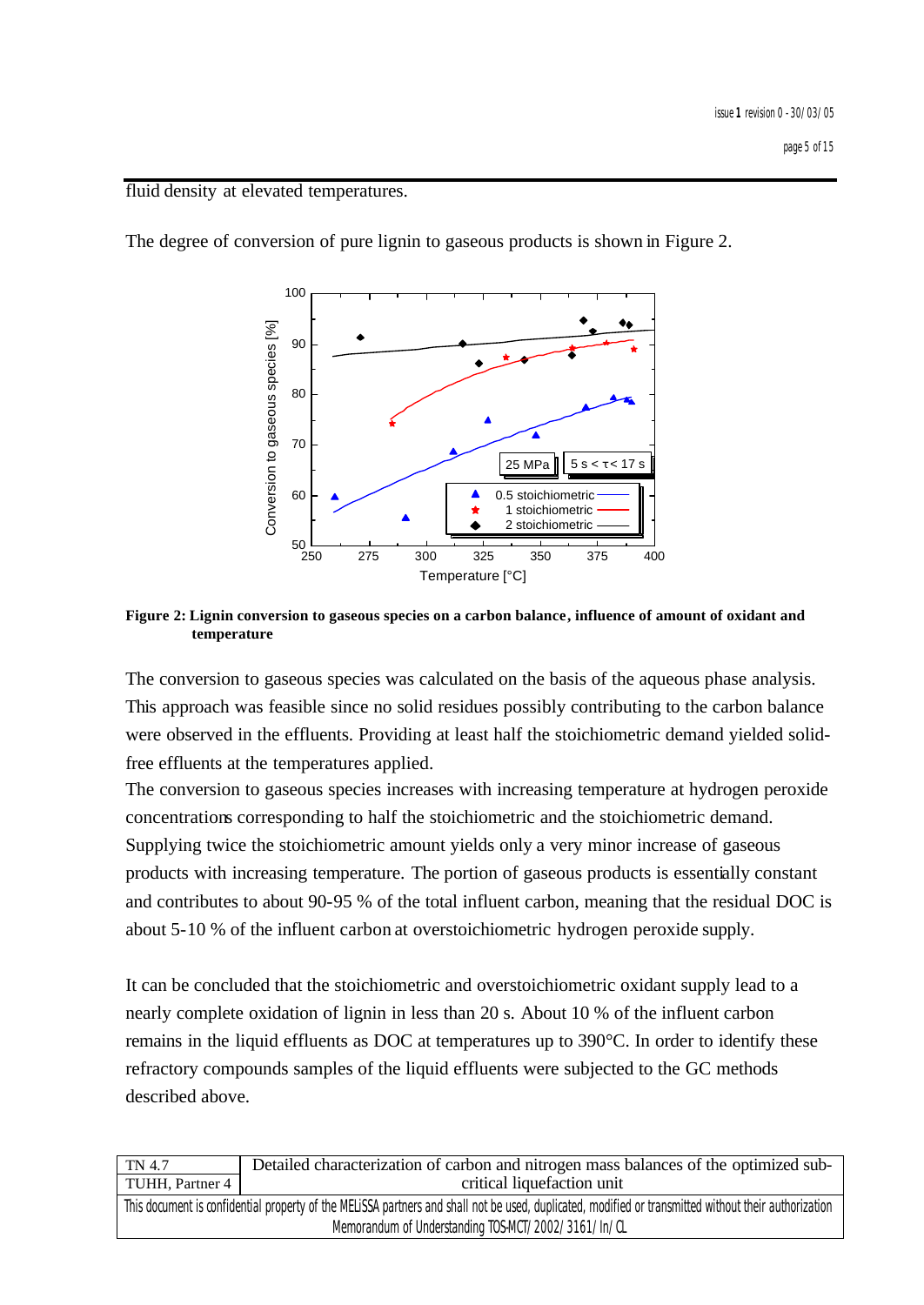Acetic acid is known to be a relatively stable intermediate in the total oxidation of organic wastes in water at elevated temperatures and pressures. The amount of carbon bound as acetic acid with respect to the total dissolved carbon in the liquid effluents is depicted in Figure 3.



**Figure 3: Oxidative conversion of lignin, portion of carbon bound as acetic acid to total organic carbon**

The results show that acetic acid constitutes the main degradation product providing the stoichiometric demand and an overstoichiometric amount of hydrogen peroxide, respectively. At stoichiometric supply, acetic acid contributes to up to 80 % of the dissolved carbon at nearcritical conditions, while at overstoichiometric conditions acetic acid amounts to about 50- 60 % on average. These values are, however, subject to larger deviations due to the almost complete oxidation and the low absolute concentrations of dissolved organic carbon. In contrast, the partial oxidation providing half the stoichiometric demand results in much lower acetic acid concentrations, contributing to 20-30 % of the dissolved carbon at nearcritical conditions. This is probably due to the formation of partial oxidation products, which are not as highly oxidized as acetic acid.

Carboxylic acids higher than acetic acid have a comparatively minor contribution to the dissolved carbon.

Samples of the oxidative treatment of lignin were further analyzed by GC-MS in the Central Analytical Laboratory of the Technische Universität Hamburg-Harburg. In case of the stoichiometric and overstoichiometric oxidant supply, no further degradation products could be

| TN 4.7                                                                                                                                                | Detailed characterization of carbon and nitrogen mass balances of the optimized sub- |
|-------------------------------------------------------------------------------------------------------------------------------------------------------|--------------------------------------------------------------------------------------|
| TUHH, Partner 4                                                                                                                                       | critical liquefaction unit                                                           |
| This document is confidential property of the MELISSA partners and shall not be used, duplicated, modified or transmitted without their authorization |                                                                                      |
| Memorandum of Understanding TOS-MCT/2002/3161/In/CL                                                                                                   |                                                                                      |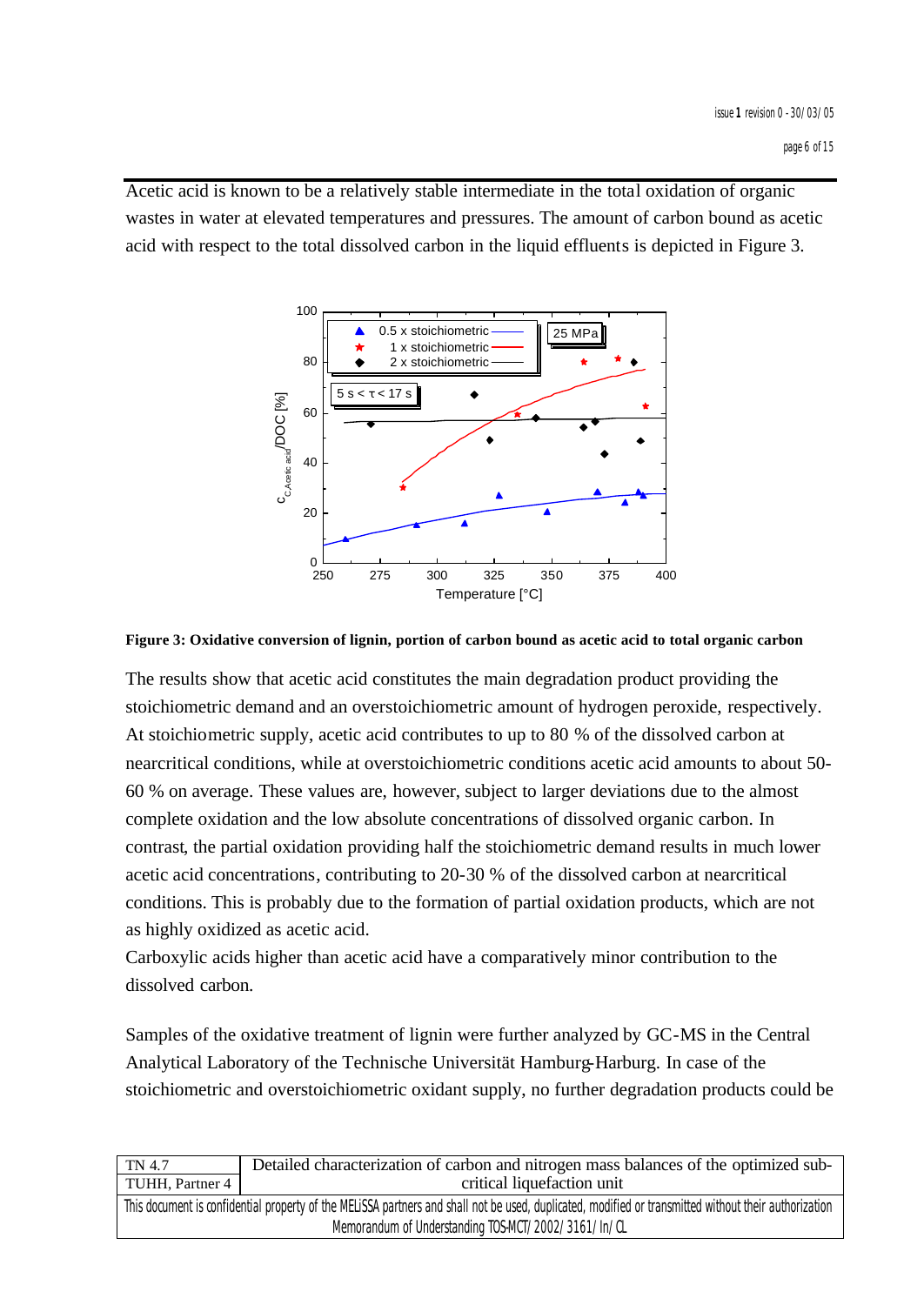detected in quantifiable amounts due to the very low residual dissolved carbon content. For the partial oxidation supplying half the stoichiometric demand, compounds other than carboxylic acids could be identified. The partial oxidation products identified were mainly phenol, benzoic acid, benzaldehyde and derivatives thereof, as well as alkylbenzenes. In total, about 30 % of the total dissolved carbon could be identified in case of partial oxidation. The remaining carbon can probably be attributed to formic acid and other shortchain polar substances, which could not be detected by GC-MS due to the liquid/liquid extraction step with toluene and dichloromethane, respectively.

Summing up these aspects, the nearcritical water oxidation can be regarded as a very efficient means to convert lignin to soluble and gaseous substances. In case of stoichiometric oxidant supply, lignin can be readily converted to gaseous species, leaving only about 10 % of the total influent carbon in the aqueous phase. In addition, a high selectivity for the formation of acetic acid, being in the range of 80 % at nearcritical conditions, was observed.

### *3.2 Oxidative treatment of wheat straw*

Following the experimental study on lignin conversion under oxidative conditions, wheat straw was subjected to hydrothermal treatment in sub- and nearcritical water. This study was aimed at the question, whether the results of the model compound studies can be transferred to a real, insoluble bio-waste. In accordance with the lignin study, wheat straw was treated both by partial oxidation, providing half the stoichiometric demand, as well as by total oxidation, supplying twice the stoichiometric amount of hydrogen peroxide. In addition, experiments under hydrolytic conditions, without adding any oxidant, were conducted to compare both processes in terms of residual carbon content and main degradation products.

The effluents were characterized in terms of the ratio of dissolved carbon to the total influent carbon and the contribution of carboxylic acids to the solubles. The effluent DOC was measured directly, while the influent carbon was calculated on the basis of the elementary analysis of the input material.

| TN 4.7                                                                                                                                                | Detailed characterization of carbon and nitrogen mass balances of the optimized sub- |
|-------------------------------------------------------------------------------------------------------------------------------------------------------|--------------------------------------------------------------------------------------|
| TUHH, Partner 4                                                                                                                                       | critical liquefaction unit                                                           |
| This document is confidential property of the MELISSA partners and shall not be used, duplicated, modified or transmitted without their authorization |                                                                                      |
| Memorandum of Understanding TOS-MCT/2002/3161/In/CL                                                                                                   |                                                                                      |
|                                                                                                                                                       |                                                                                      |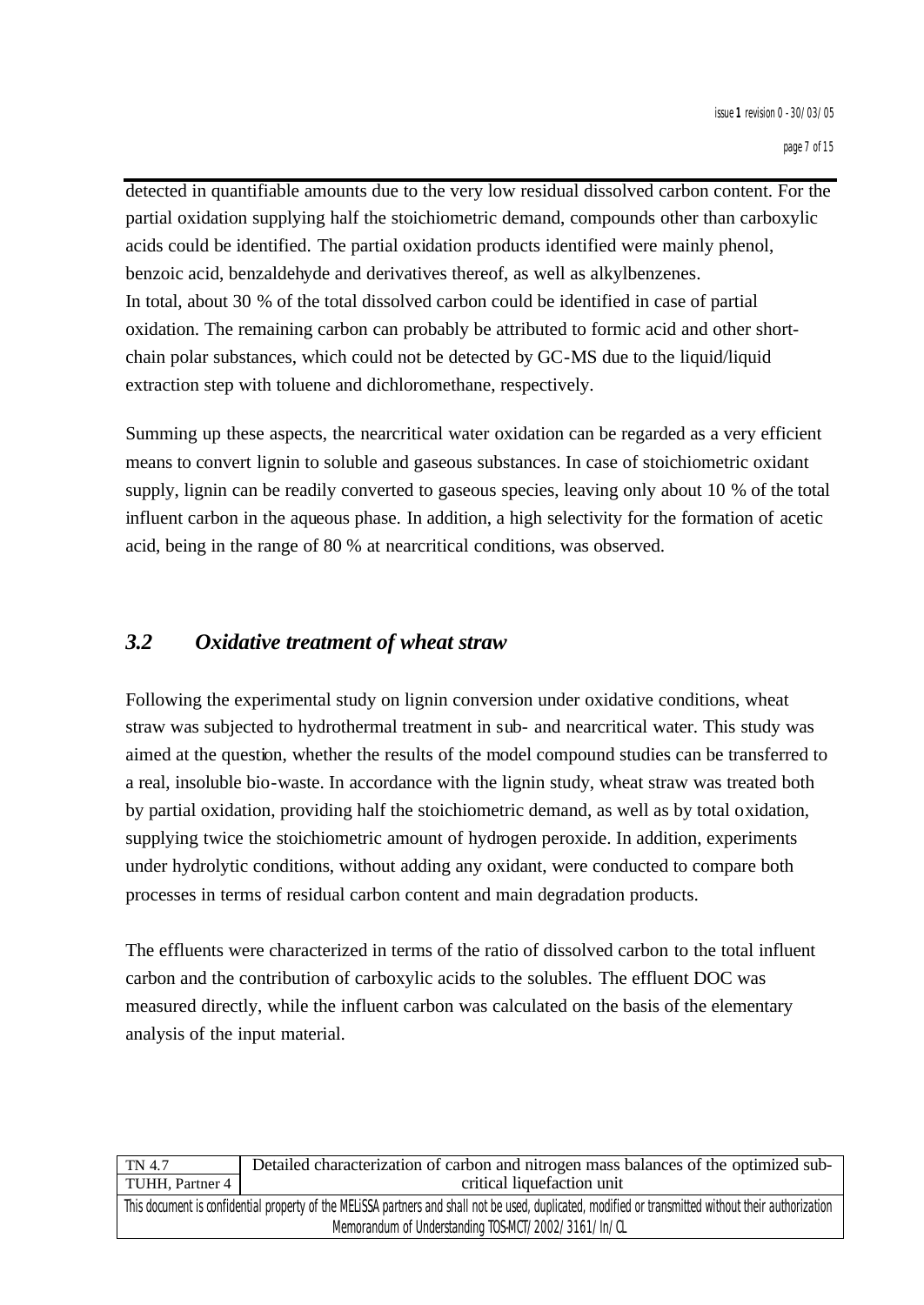80 without  $H_2O_2$  $4 s < \tau < 17 s$  with  $H<sub>2</sub>O$  0.5 x stoichio. 13 s <  $τ$  < 84 s w/o H<sub>2</sub>O 2 x stoichio.  $[%]$  $\mathsf{DOC}_{\mathsf{out},\mathsf{measured}}^\prime\mathsf{C}_{\mathsf{c},\mathsf{in},\mathsf{calculated}}^\mathsf{I}\mathsf{?6} \mathsf{I}$ 60 ׇ֢֚֘֕֜  $\int_{C,in,calculated} I$ 23 MPa  $\mathrm{DOC}_{\mathrm{out,measured}}$   $\sim$   $_{\mathrm{D}}$  $0$  L<br>275 275 300 325 350 375 400 425 Temperature [°C]

The results of the wheat straw experiments in terms of the residual dissolved carbon content are depicted in Figure 4.

#### **Figure 4: Conversion of wheat straw to water-soluble substances, influence of amount of oxidant and temperature**

It can be inferred that the degree of liquefaction under non-oxidative conditions increases with temperature up to 60 % in the nearcritical region. These results are in line with past experiments on the non-oxidative destruction of wheat straw, which yielded a maximum degree of liquefaction of about 70-80 % under optimized conditions. The effluents of all of the non-oxidative runs still contain solids. A marked gas evolution could not be observed. Thus, it can be concluded that about 40 % of the influent carbon is still present as insoluble carbon after non-oxidative treatment.

In contrast, the oxidative destruction of wheat straw returns essentially solid-free effluents. Except of the run with half the stoichiometric amount of hydrogen peroxide at a temperature below 300°C, all effluents were solid-free. In case of the partial oxidation, about 35-40 % of the total influent carbon were liquefied, meaning that the remaining portion was converted to gaseous species.

Supplying twice the stoichiometric demand results in a residual dissolved carbon content of about 10 %, essentially independent of the temperature applied. As in case of pure lignin,

| TN 4.7                                                                                                                                                | Detailed characterization of carbon and nitrogen mass balances of the optimized sub- |  |
|-------------------------------------------------------------------------------------------------------------------------------------------------------|--------------------------------------------------------------------------------------|--|
| TUHH, Partner 4                                                                                                                                       | critical liquefaction unit                                                           |  |
| This document is confidential property of the MELISSA partners and shall not be used, duplicated, modified or transmitted without their authorization |                                                                                      |  |
| Memorandum of Understanding TOS-MCT/2002/3161/In/CL                                                                                                   |                                                                                      |  |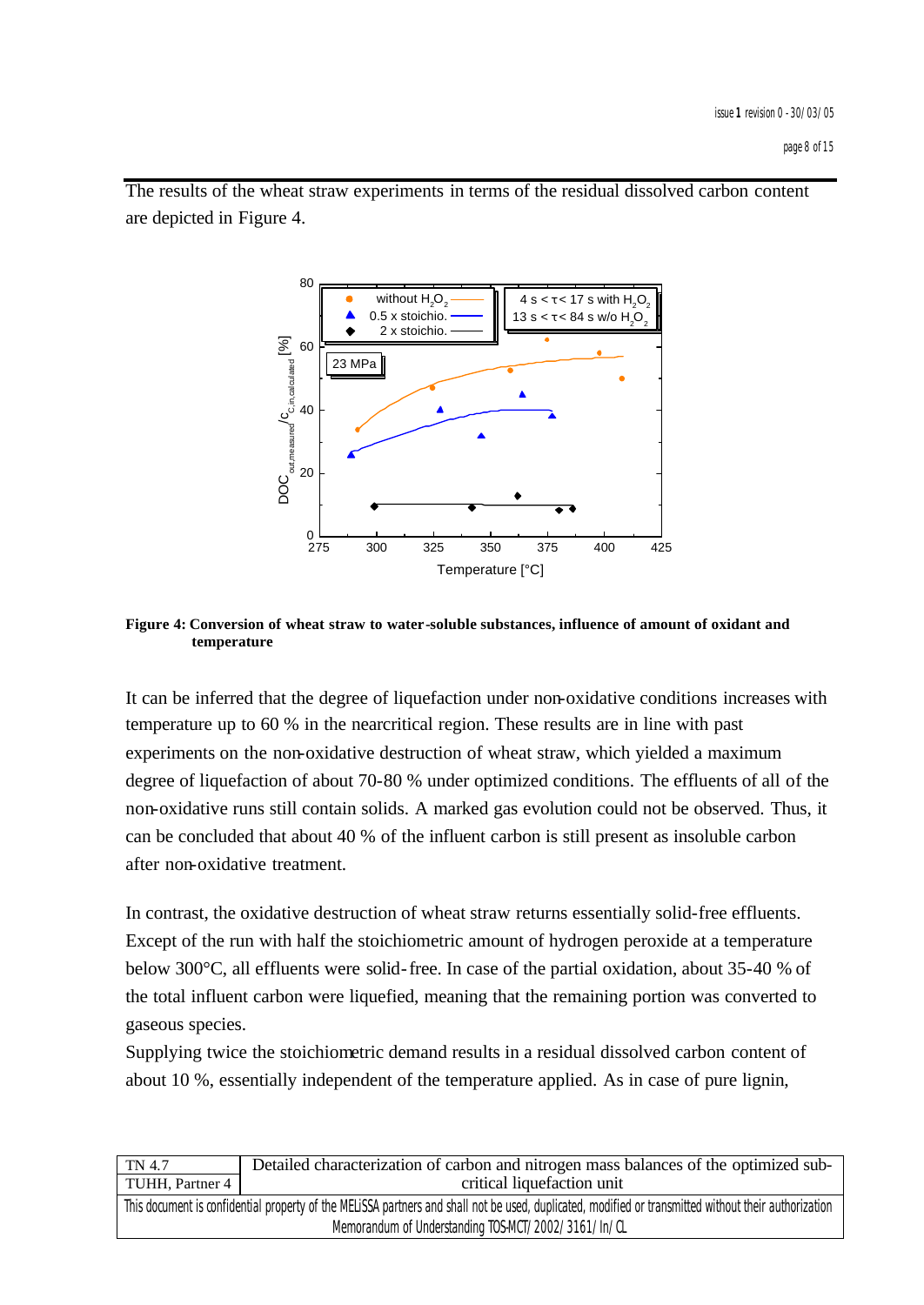about 90 % of the influent carbon were transformed into gaseous substances within residence times of less than 20 s.

The results of the acetic acid analyses are shown in Figure 5.



**Figure 5: Wheat straw conversion, portion of carbon bound as acetic acid to total organic carbon**

Acetic acid has a very minor contribution to the dissolved organic carbon at non-oxidative conditions, roughly amounting to 5 % of the total dissolved carbon. In contrast, supplying half the stoichiometric amount leads to an increase in acetic acid concentration to 15-20 %. This portion seems to be independent of temperature over a wide range from well-subcritical to nearcritical conditions. Increasing the amount of oxidant to twice the stoichiometric demand leads to the selective formation of acetic acid, which is produced with a selectivity of about 80 %.

In accordance with the studies on pure lignin, acetic acid is a relatively stable intermediate in the total oxidation of wheat straw. In order to completely eliminate any residual DOC in the effluents, the operating range would have to be adjusted to higher temperatur es and residence times. However, the complete conversion to gaseous products is beyond the scope of the project. The selective formation of acetic acid by providing excess oxidant appears to be an attractive alternative to complete gasification.

| TN 4.7                                                                                                                                                | Detailed characterization of carbon and nitrogen mass balances of the optimized sub- |
|-------------------------------------------------------------------------------------------------------------------------------------------------------|--------------------------------------------------------------------------------------|
| TUHH, Partner 4                                                                                                                                       | critical liquefaction unit                                                           |
| This document is confidential property of the MELISSA partners and shall not be used, duplicated, modified or transmitted without their authorization |                                                                                      |
| Memorandum of Understanding TOS-MCT/2002/3161/In/CL                                                                                                   |                                                                                      |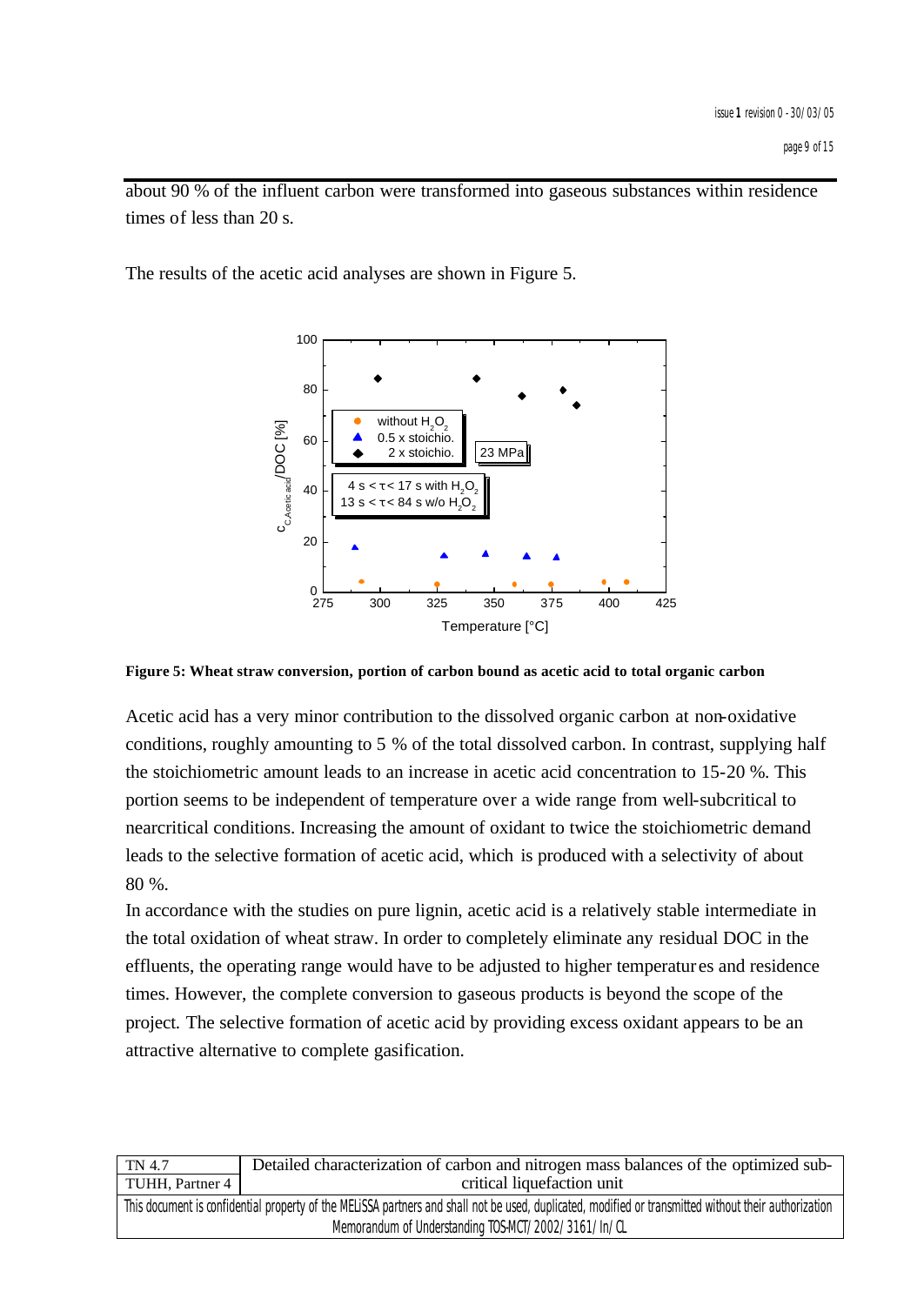# **4 CURRENT STATE OF THE NEW APPARATUS**

The delivery of a continuous flow through type apparatus for the hydrothermal treatment of biomass is a deliverable of hardware agreed by contract. The delivery date set is the beginning of the third year of the project, August 2005. The design of the apparatus is similar to the existing one operated in the Department of Thermal Process Engineering. The main specifications are summarized below.

- Maximum pressure: 300 bar
- Maximum temperature: 400°C
- Throughput: 5 kg/h
- Initial solid concentration: 1-2 wt-%
- Reaction volume:  $\approx 100$  ml

It was further agreed to design the apparatus as a transportable unit, meaning that all peripheral equipment like pumps and control units have to be placed in one mobile frame. The apparatus is further capable of delivering carbon dioxide and it is designed to withstand corrosive environments as in the case of using hydrogen peroxide for the oxidative treatment of biomass.

The apparatus consists of three separate lines upstream of the reactor: One line (line 1) delivers the biomass suspension (along with hydrogen peroxide). The second one (line 2) supplies pure, hot water to the systems. These lines are brought together upstream of the tubular reactor to instantaneously start the reaction. The third line (line 3) delivers liquid carbon dioxide to the system. It is connected to line 2 upstream of the pre-heaters.

The core of the transportable unit is the tubular reactor. The effluents are cooled down in a subsequent double-pipe heat exchanger and expanded to ambient pressure by a backpressure regulator.

The choice of a tubular reactor was discussed and agreed on at the last Progress Meeting in Paris. It was stated that in order to further increase operating temperature and residence time, as would be applicable for completely destroying PCBs, a different set-up using an autoclave would be the preferred choice. However, this possible alternative was discussed but not intended to be implemented in the new apparatus.

| TN 4.7                                                                                                                                                | Detailed characterization of carbon and nitrogen mass balances of the optimized sub- |
|-------------------------------------------------------------------------------------------------------------------------------------------------------|--------------------------------------------------------------------------------------|
| TUHH, Partner 4                                                                                                                                       | critical liquefaction unit                                                           |
| This document is confidential property of the MELISSA partners and shall not be used, duplicated, modified or transmitted without their authorization |                                                                                      |
| Memorandum of Understanding TOS-MCT/2002/3161/In/CL                                                                                                   |                                                                                      |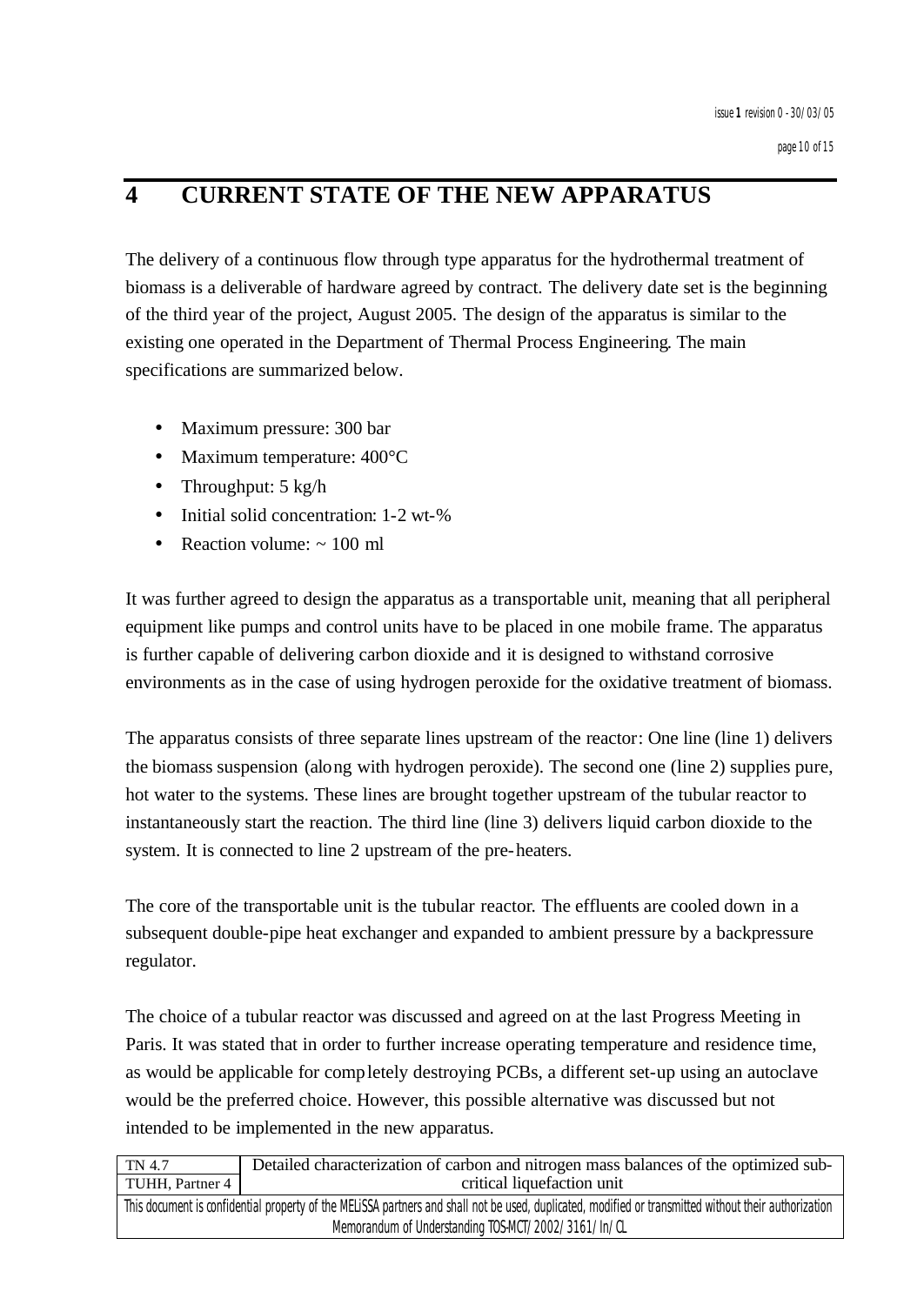A detailed description of the main parts is given in the following. A complete documentation of the overall set-up including detailed manuals and information on the main parts will be submitted along with the apparatus. The preliminary design discussed here is illustrated in the flow scheme above (see figure 1).

Line 1, biomass delivery:

The first line consists of a high pressure metering pump (LEWA, EK1) and the feed pre-heater. The metering pump is designed as a membrane pump to allow the processing of solid particulates up to an operating pressure of 300 bar. The discharge flow can be varied manually by adjusting the stroke length of the pump operating at constant rotational frequency. The pump is available at Partner 4. The pre-heater consists of a high pressure pipe (O.D.: 1/4 inch, L: 6 m) which is spirally wound to fit in a heating jacket (1.5 kW). The heating jacket is a resistance heater with a ceramic contact area designed for a maximum temperature of 500°C. The surface temperature is measured by a thermocouple (specified below) between the heating jacket and the high pressure pipe.

Line 2, hot water line:

The second line delivering high temperature water serves the purpose of rapidly heating-up the feed suspension. It consists of a metering pump (LEWA, EK1, available at Partner 4) and two 1.5 kW heating jackets.

Line 3, carbon dioxide delivery:

The third line is made of the  $CO_2$ -storage cylinder (not included in the deliverable), a cooling unit with an integrated air driven pump, a storage vessel, a metering pump, and a flow meter. The integrated cooling and pump unit (Pickel-Modul) liquefies and pressurizes the carbon dioxide and delivers it to the storage vessel. The exact amount of carbon dioxide is delivered from the storage vessel by means of a HPLC-pump. The mass flow meter (Rheonik) measures and indicates the actual mass flow of carbon dioxide.

Reaction unit:

| TN 4.7                                                                                                                                                | Detailed characterization of carbon and nitrogen mass balances of the optimized sub- |
|-------------------------------------------------------------------------------------------------------------------------------------------------------|--------------------------------------------------------------------------------------|
| TUHH, Partner 4                                                                                                                                       | critical liquefaction unit                                                           |
| This document is confidential property of the MELISSA partners and shall not be used, duplicated, modified or transmitted without their authorization |                                                                                      |
| Memorandum of Understanding TOS-MCT/2002/3161/In/CL                                                                                                   |                                                                                      |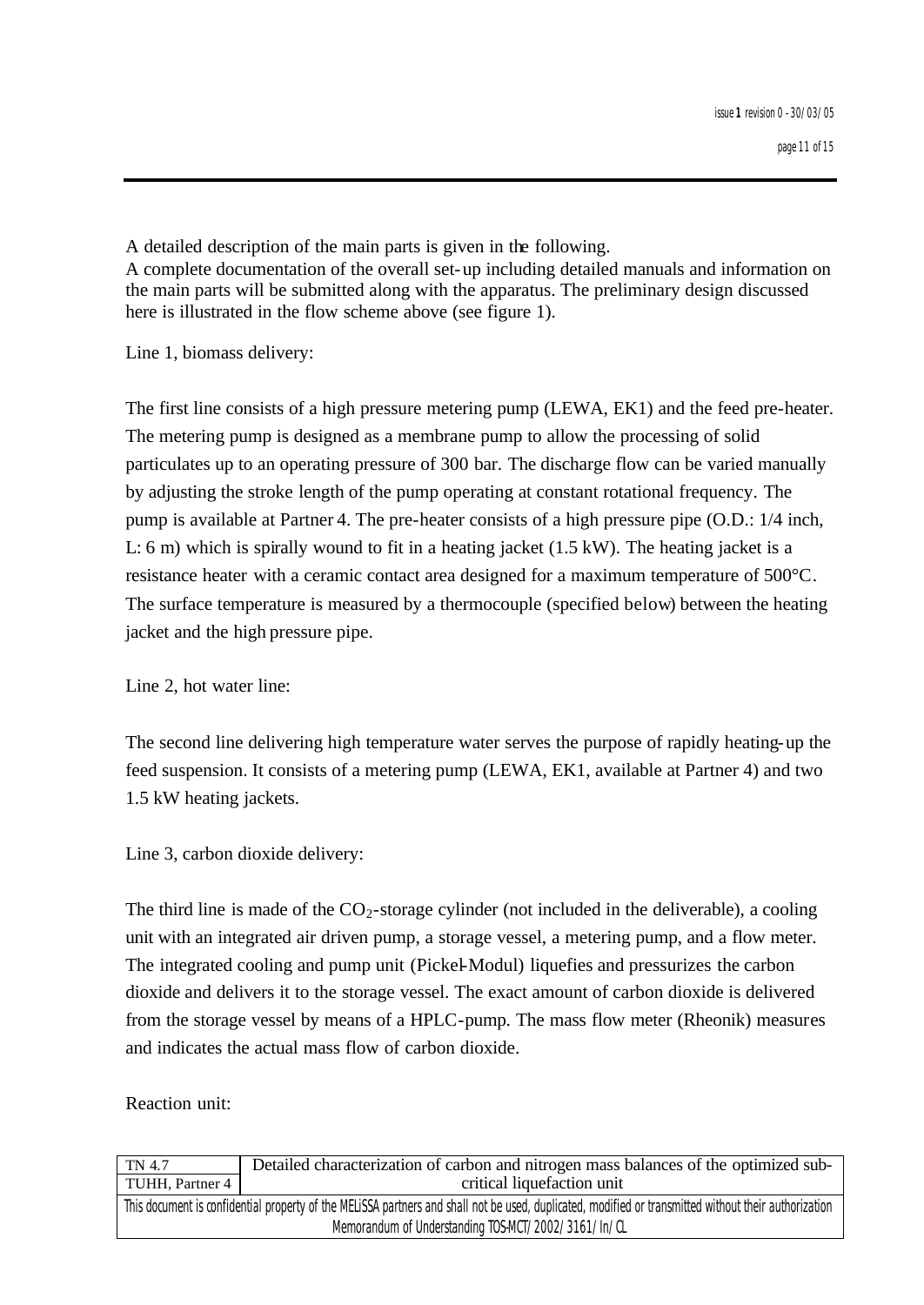The tubular reactor is made of two sections of high pressure pipe (O.D.:  $1/4$  inch, L: 2 x 6 m, internal volume 90 ml). Each section is placed in a 1.5 kW heating jacket to compensate heat losses and achieve the maximum outlet temperature.

High pressure pipe:

All high pressure piping subjected to high temperature environment is made of corrosion resistant material (Alloy 600). All high pressure / high temperature fittings connecting the ¼" piping are purchased from Swagelok and made of the same material.

Double-pipe heat exchanger:

The double-pipe heat exchanger is made of the inner high pressure pipe and an outer stainless steel tube. It consists of 4 sections, each section having a length of 70 cm. The effluents are cooled by tap water flowing in the angular gap between the inner and the outer pipe.

Backpressure regulator:

The system pressure is manually adjusted by a spring-loaded backpressure regulator (Tescom Europe). The past experiments on the conversion of biomass have shown that such equipment could be reliably operated with cellulose and wheat straw. However, the non-oxidative treatment of real biomass samples received in the frame of the closed loop experiments led to problems due to attrition of the seat of the backpressure regulator. It is therefore planned to introduce a gravity separator upstream of the regulator valve when treating the materials obtained from the bioreactors at non-oxidative conditions. By providing an increased crosssectional area the flow velocity decreases and coarse particles are allowed to settle. It is intended to use a 1 litre separator with an inner diameter of 70 mm to remove particles larger than 50 µm before entering the regulator. The solids can be withdrawn from the separator by a combination of two ball valves at the bottom of the vessel.

Control unit / data logging:

| TN 4.7                                                                                                                                                | Detailed characterization of carbon and nitrogen mass balances of the optimized sub- |
|-------------------------------------------------------------------------------------------------------------------------------------------------------|--------------------------------------------------------------------------------------|
| TUHH, Partner 4                                                                                                                                       | critical liquefaction unit                                                           |
| This document is confidential property of the MELISSA partners and shall not be used, duplicated, modified or transmitted without their authorization |                                                                                      |
| Memorandum of Understanding TOS-MCT/2002/3161/In/CL                                                                                                   |                                                                                      |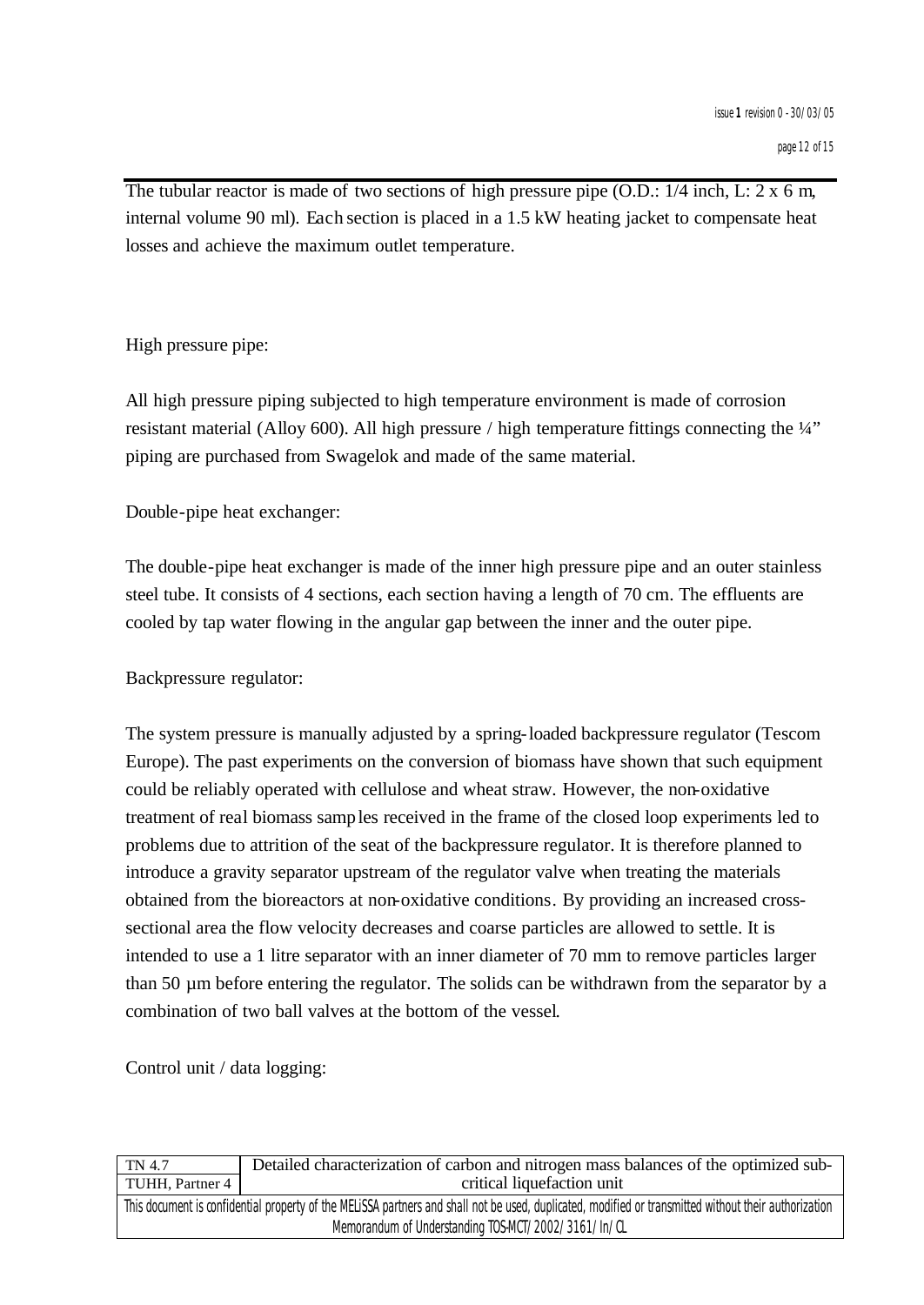The control unit and data logging system was designed by the Electronic Laboratory of the Technische Universität Hamburg-Harburg. The complete system is housed in a 19 inch rack (Ratiopac). The control unit consists of five temperature controllers (Eurotherm 2132), each of them controlling one alternating current plug socket for one heating jacket by a solid state

relay. The input signals of the controllers are delivered by 5 thermocouples placed under the heating jackets.

The data logging systems consists of two 8 channel bus modules and one signal conve rter. It is planned to measure the system temperature at 5 different locations by thermocouples and the system pressure at one single point by a pressure transducer. The system temperature will be measured downstream the pre-heaters, at the inlet as well as the outlet of the reactor and at the outlet of the double-pipe heat exchanger. All temperature and pressure signals are transferred to a personal computer by its serial interface and are displayed and recorded by software developed at the Electronic Laboratory.

The thermocouples are type K (NiCr-Ni) with a jacket made of Alloy 600. The thermocouples measuring the temperature within the apparatus will be introduced into the system by teeconnectors.

#### **Current state:**

The design of the new unit is completed. All parts necessary for assembling the apparatus have been ordered in the meantime. However, it might take until the middle of May before the last parts will arrive. This might be the case for the heating jackets, the backpressure regulator, and the high pressure pipe. In the meantime, the manufacture and assembly of hardware will proceed. It is envisaged to have the unit completed by the end of June to have sufficient time to run tests and to deliver the apparatus to Partner 1 at Ghent.

The schedule of the tasks before delivery is illustrated by the bar chart in Figure 6.

| TN 4.7                                                                                                                                                | Detailed characterization of carbon and nitrogen mass balances of the optimized sub- |
|-------------------------------------------------------------------------------------------------------------------------------------------------------|--------------------------------------------------------------------------------------|
| TUHH, Partner 4                                                                                                                                       | critical liquefaction unit                                                           |
| This document is confidential property of the MELISSA partners and shall not be used, duplicated, modified or transmitted without their authorization |                                                                                      |
| Memorandum of Understanding TOS-MCT/2002/3161/In/CL                                                                                                   |                                                                                      |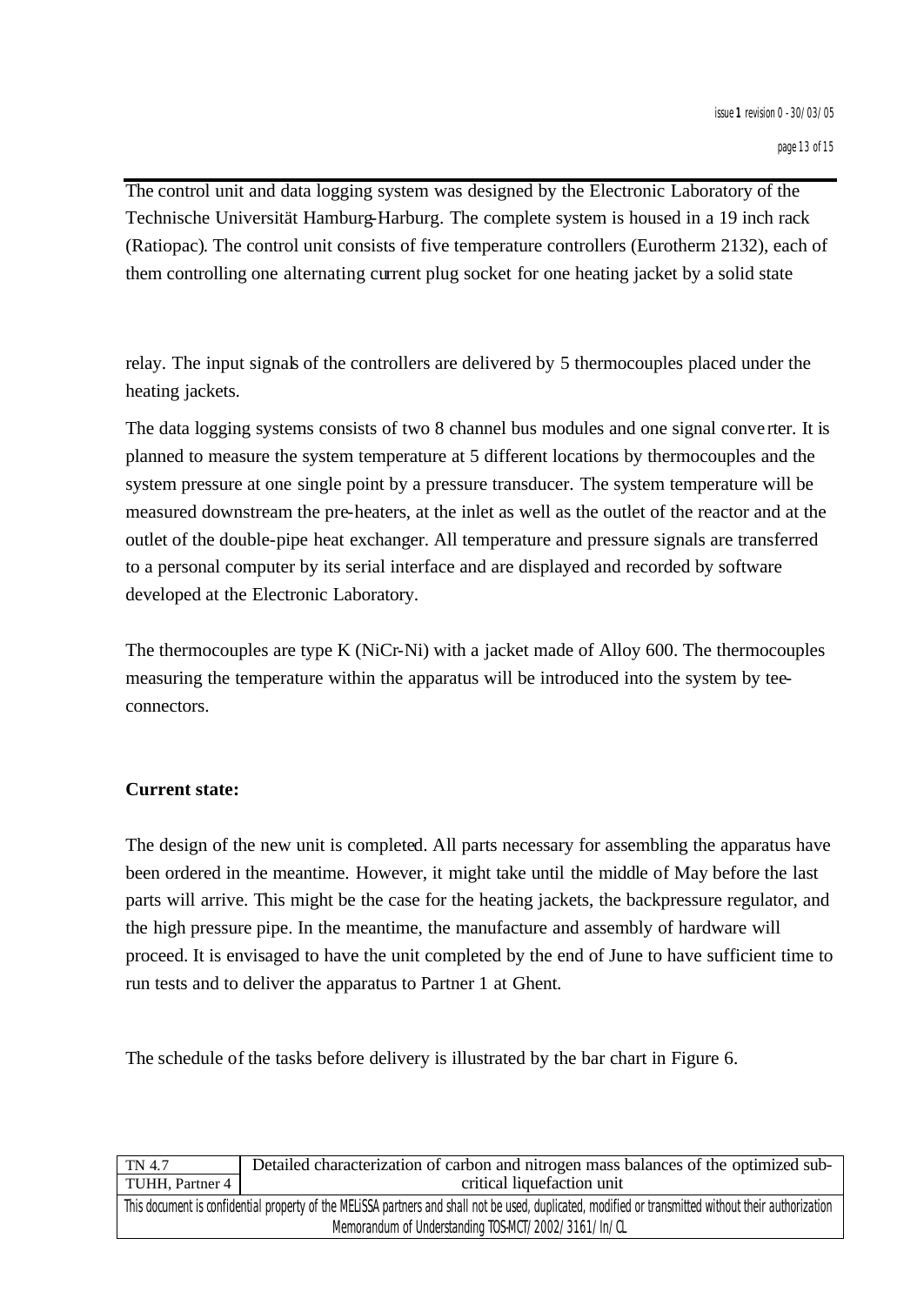

**Figure 6: Bar chart illustrating the time schedule of the tasks before delivery**

# **5 CONCLUSIONS / OUTLOOK**

According to the work package descriptions experimental studies on the conversion of pure lignin and wheat straw have been performed. The experimental results show that nearcritical water oxidation technology can be successfully applied to destroy ligno-cellulotic biomass within residence times in the order of seconds. By supplying an excess of hydrogen peroxide the solid matter can be completely converted to water-soluble substances and gaseous species with a high selectivity of acetic acid formation. In addition, closed-loop experiments with solid residues of Partner 1 have been conducted and effluents of the hydrothe rmal treatment have been distributed to Partner 1 to close the loop.

| TN 4.7                                                                                                                                                | Detailed characterization of carbon and nitrogen mass balances of the optimized sub- |
|-------------------------------------------------------------------------------------------------------------------------------------------------------|--------------------------------------------------------------------------------------|
| TUHH, Partner 4                                                                                                                                       | critical liquefaction unit                                                           |
| This document is confidential property of the MELISSA partners and shall not be used, duplicated, modified or transmitted without their authorization |                                                                                      |
| Memorandum of Understanding TOS-MCT/2002/3161/In/CL                                                                                                   |                                                                                      |